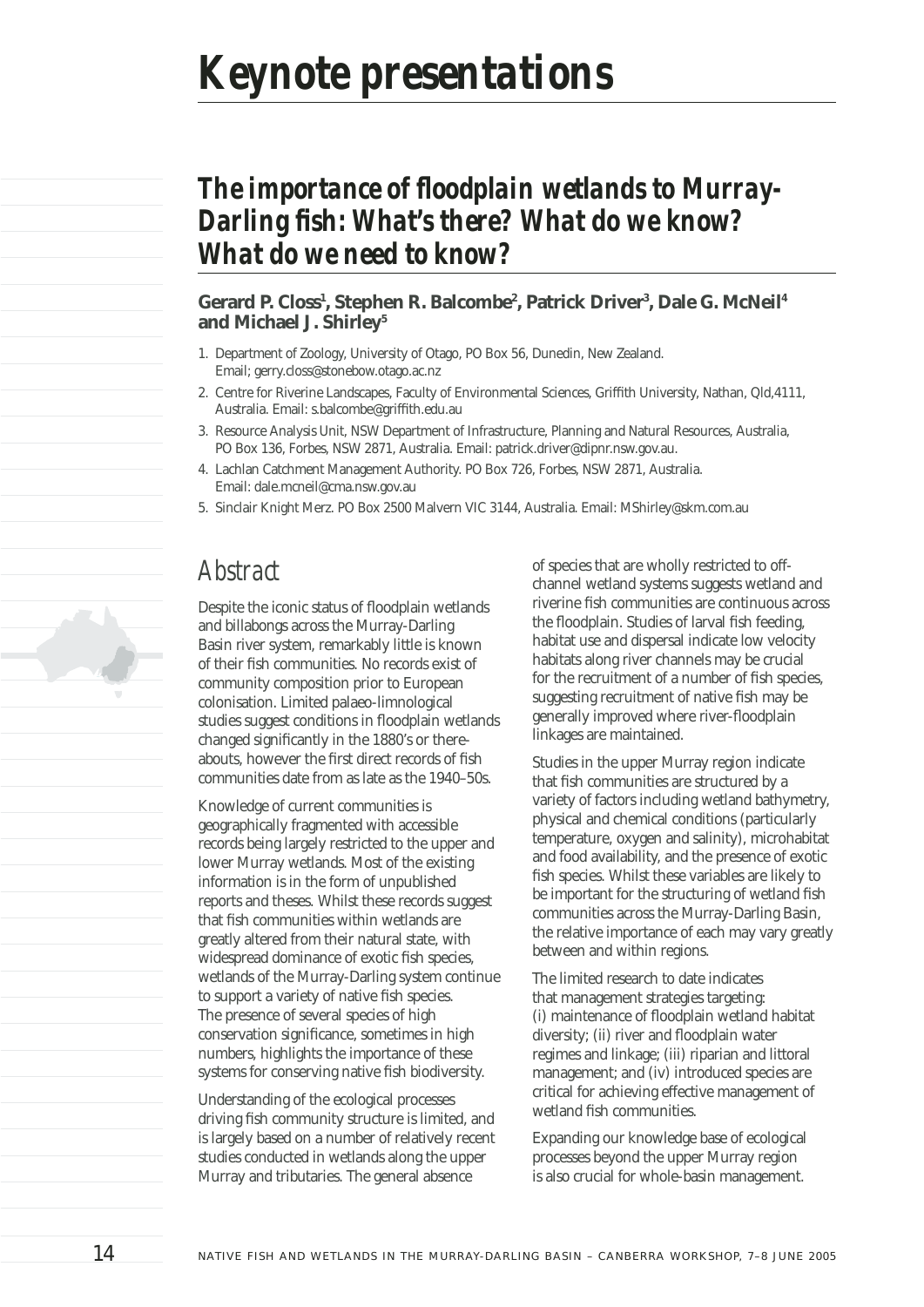Currently, we are poorly placed to confidently predict community and ecosystem response following any significant change to management regimes. There is an urgent need to conduct cost-benefit analyses of various management options to allow for cost-effective targeting of limited resources. Not doing such analyses risks expensive failures of otherwise well-intentioned management interventions. Such analyses require whole-system manipulations and careful monitoring of responses over time frames that are likely to generate longer-term ecological responses (i.e. >1 year).

### *Introduction*

Despite the iconic status of floodplain billabongs and wetlands (defined as off main-channel or floodplain habitats, including ephemeral or permanent habitats such as billabongs, swamps, backwaters, flood-runners, small/shallow natural lakes, etc.) along the Murray-Darling river system, remarkably little is known of the fish communities they support.

To our knowledge, no records exist of the pre-European fish communities; hence we can only speculate as to their exact composition based on present day patterns of distribution and current knowledge of habitat use and life histories. The little that is known of present-day wetland fish communities has occurred through the specific interests of a few individual researchers, generally with limited funding, rather than as a result of a coordinated broad-scale research program. Consequently, the information that is available is limited in spatial and temporal scope and geographically fragmented. Despite this, some generalisations regarding the past and present state of billabong fish communities and the processes structuring them can be made, and directions for future research and management options identified.

## **Past and present fish** *communities*

Billabong fish communities are undoubtedly greatly altered from their natural state given the now widespread occurrence of various introduced fish species, at least within the Murray and Murrumbidgee floodplain wetlands (e.g. King *et al.* 1997; Shirley 2002, McNeil 2004). However, it is difficult to assess the degree of change given that no records of the pre-European fish communities appear to exist. Indirect evidence based on records obtained from sediment cores extracted from billabongs along the Murray, Kiewa, Ovens and Goulburn Rivers indicate that widespread changes in environmental and biotic conditions within billabongs occurred soon after European settlement within the region (Thoms *et al.* 1999; Ogden 2000; Gell *et al.* 2005). Identifying sections of core corresponding with pre- and post-European settlement periods can be conveniently determined by the first appearance of *Pinus* pollen which corresponds approximately with 1875 (Thoms *et al.* 1999; Ogden 2002; Gell *et al.* 2005).

Following European settlement, analyses indicate markedly increased rates of sediment deposition, changes in the composition of sediments deposited, declines in macrophyte abundance as indicated by declines in *Chydorid cladocerans*, and changes in diatom community composition across a widespread area (Thoms *et al.* 1999; Ogden 2000). Such changes are presumed to have been associated with changes to land management and water regimes (Thoms *et al.* 1999; Gell *et al.* 2005).

The introduction of exotic fish species may have also played an early role given that Redfin perch and Tench were released into these systems from the late 1800's onwards (McDowall 1996). The impact of changes to the environmental conditions prevailing in wetlands following European colonisation on native fish communities are unknown. However, given that they indicate significant alterations to the wider physical, chemical and biotic environments within billabongs, changes to wetland fish communities were probably significant and widespread.

The first documented evidence of the composition of fish communities present in Murray-Darling Basin (MDB) wetland systems was collected in the period 1949–50 by J.O. Langtry (Cadwallader 1977). Langtry's collections indicate the extent of the change that had previously occurred with introduced Redfin perch and Tench dominating the large fish community in the limited number of billabongs surveyed. No detail is available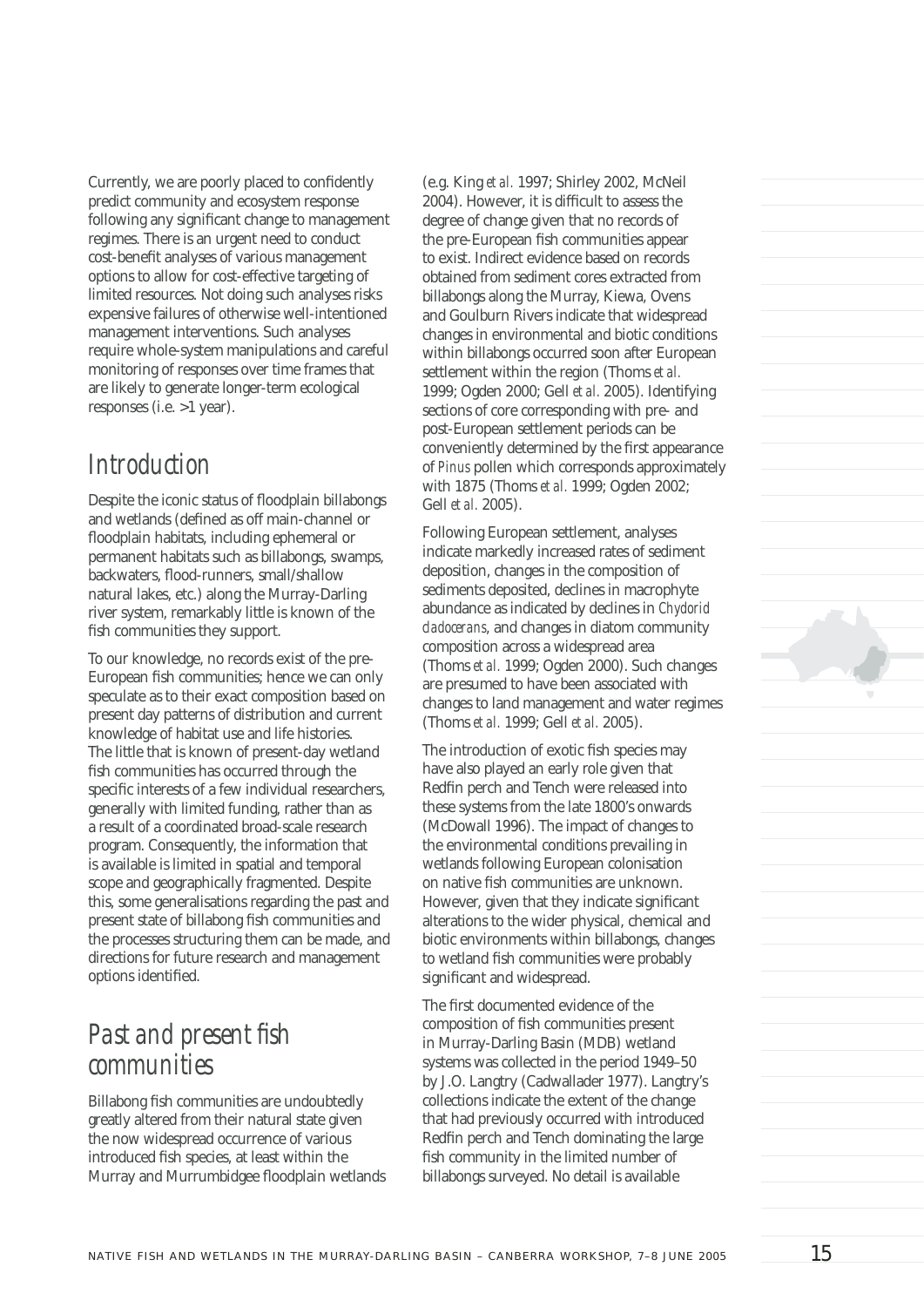on the composition of small fish species. Further changes have since occurred with the widespread replacement of Tench by Carp through the 1970's and 80's, culminating in the frequent dominance of large fish communities by Redfin perch, Carp and Goldfish in large permanent billabongs, at least along the Murray River and major tributaries (Shirley 2002; McNeil 2004; Conallin *et al.* 2003; McCarthy *et al.* 2003, South Australian Wetland Baseline Monitoring Survey 2005).

Records of commercial fish catch from southern MDB lakes in the 1950's and 1990's suggest similar patterns, although Redfin perch have declined in these larger systems over this period (Table 1). However, despite the considerable changes that have occurred in MDB wetland fish communities, recent studies of these indicate that they remain key habitats for native fish, particularly smaller species (e.g. Shirley 2002; King *et al.* 2003; McNeil 2004).

Despite the lack of direct evidence regarding the pre-European composition of MDB wetland communities, reasonable inferences regarding their composition can be drawn using current regional species lists and known habitat preferences summarised in various texts, papers, theses, reports and personal communications

(Koehn and O'Connor 1990; McDowall 1996; Shirley 2002; King *et al.* 2003; McNeil 2004; Conallin *et al.* 2003; McCarthy *et al.* 2003, South Australian Wetland Baseline Monitoring Survey 2005; Arthington *et al.* 2005; Stephen Balcombe, pers. comm.; Glen Wilson, pers. comm.). Based on a range of records, a total of 23 native species can be considered to be regular inhabitants of wetland habitats across the MDB (Table 2). Five introduced species have established breeding populations in MDB wetlands (Table 2). Whilst our lack of knowledge regarding the natural communities originally present in wetlands limits our ability to restore them to their original condition (even if that was a realistic option), the continued presence of abundant native fish populations across a range of species highlights their importance for the continued maintenance of native fish biodiversity and floodplain community resilience.

The composition of wetland fish communities across the MDB reflects catchment-scale variation related to biogeography and climate. Wetland fish communities across the MDB generally reflect similar patterns in fish diversity observed in riverine fish communities (Gehrke *et al.* 1995, 1999). The highest diversity of native species occurs in the Lower Murray wetlands

Table 1. Southern Murray-Darling Basin lakes commercial finfish catch (%; with 5 and 95 percentile on % catch) *for 1957–58 versus 1994–95. Medians and percentiles based on four southern MDB lake 'samples' (data from Reid et al. 1997): Lake Cowal (Lachlan River catchment), Lake Victoria (Murray River catchment), Lake Yanga (Murrumbidgee River catchment) and pooled data from Lakes Cawndilla, Menindee and Pamamaroo (Darling River catchment).*

| <b>Fish species</b>          | Median of % catch (with<br>5th and 95th percentiles;<br>$N = 4$ ) by catch year |              | <b>Proportional change</b><br>in % abundance<br>based on medians | Increase or<br>decrease |
|------------------------------|---------------------------------------------------------------------------------|--------------|------------------------------------------------------------------|-------------------------|
|                              | 1957-58                                                                         | 1994-95      |                                                                  |                         |
| Nematalosa erebi             | $0(0-0)$                                                                        | $6(1-7)$     | from 0 to $6\%$ of catch                                         | increase                |
| Cyprinus carpio              | $0.2(0-1)$                                                                      | $59(48-78)$  | 29500%, or 300-fold                                              | increase                |
| Tandanus tandanus            | $8(1-15)$                                                                       | $0(0-0)$     | 100%                                                             | decrease                |
| Maccullochella peelii peelii | $2(0.2-6)$                                                                      | $0.3(0-0.8)$ | 85%                                                              | decrease                |
| Unspecified freshwater fish  | $0(0-5)$                                                                        | $5(0.1-39)$  | from 0 to 5% of catch                                            | increase                |
| Macquaria ambigua            | $67(47-83)$                                                                     | $15(2-36)$   | 78%                                                              | decrease                |
| Perca fluviatilis            | $6(1-14)$                                                                       | $1(0-4)$     | 83%                                                              | decrease                |
| Bidyanus bidyanus            | $10(1-19)$                                                                      | $0(0-0)$     | 100%                                                             | decrease                |
| Tinca tinca                  | $1(0-18)$                                                                       | $0(0-0)$     | 100%                                                             | decrease                |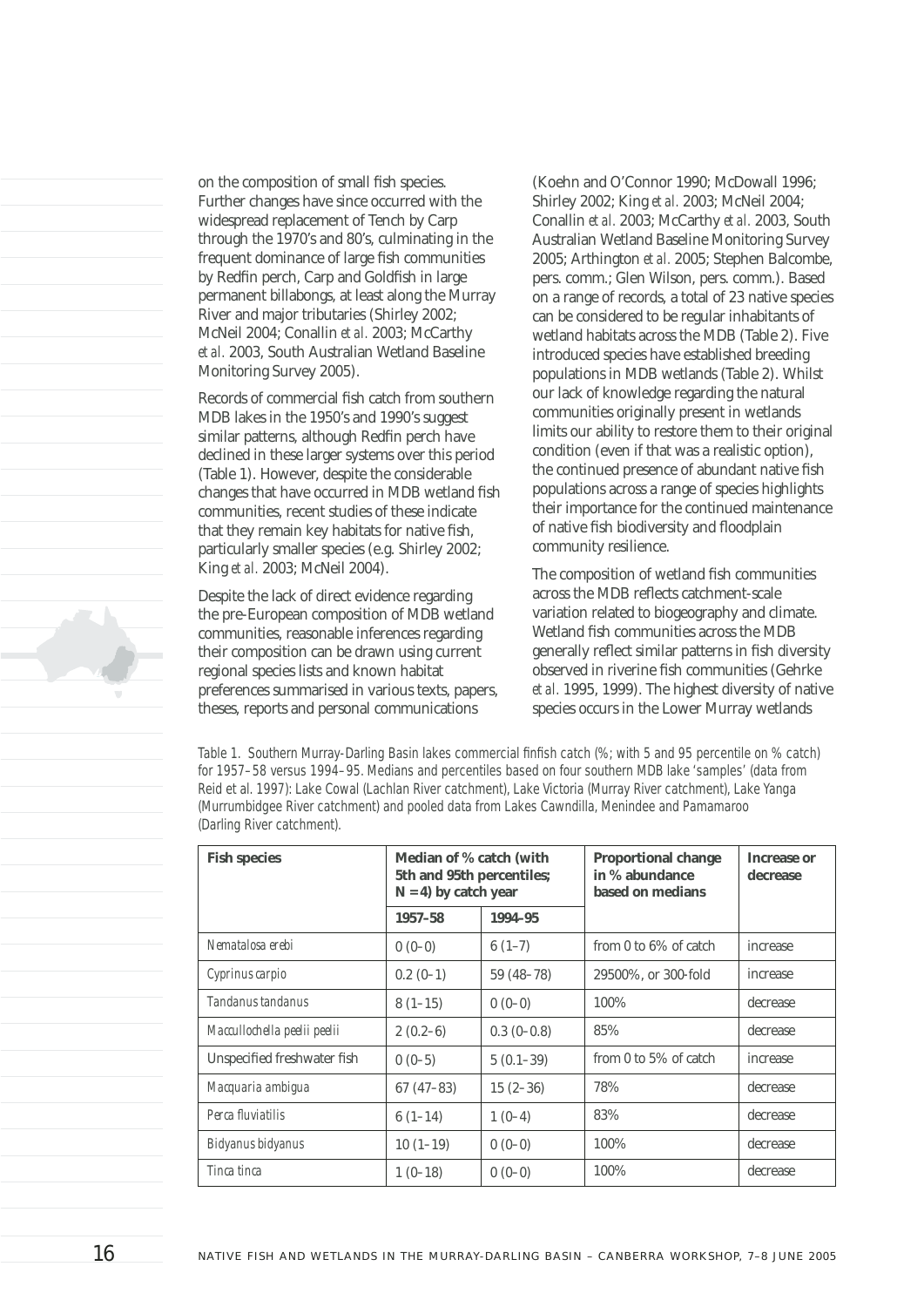| Family               | <b>Species</b>                       | <b>Common name</b>                  | <b>Regions</b>                |                                                              |                                           |                           |
|----------------------|--------------------------------------|-------------------------------------|-------------------------------|--------------------------------------------------------------|-------------------------------------------|---------------------------|
|                      |                                      |                                     | <b>Upper</b><br><b>Murray</b> | <b>Murray</b><br>South<br><b>Australian</b><br><b>Border</b> | Lower<br><b>Murray</b><br><b>Wetlands</b> | <b>Northern</b><br>rivers |
| Clupeidae            | Nematolosa erebi                     | <b>Bony Bream</b>                   | A                             | P                                                            | P                                         | P                         |
| Galaxiidae           | Galaxias maculatus                   | Common Jollytail                    | A                             | A                                                            | A                                         | A                         |
|                      | Galaxias rostratus                   | Flathead galaxias                   | P                             | A/Ex                                                         | A/Ex                                      | A                         |
| Retropinnidae        | Retropinna semoni                    | Australian smelt                    | $\mathsf{P}$                  | P                                                            | P                                         | P                         |
| Plotosidae           | Tandanus tandanus                    | Eel-tailed catfish                  | Ex                            | P                                                            | Ex                                        | Uncert                    |
|                      | Neosiluris hyrtlii                   | Hyrtl's tandan                      | A                             | A                                                            | A                                         | P                         |
| Atherinidae          | Craterocephalus fluviatilis          | Murray<br>Hardyhead                 | A                             | A                                                            | P                                         | A                         |
|                      | Craterocephalus<br>stercusmuscarum   | Flyspecked<br>hardyhead             | A                             | P                                                            | A                                         | Uncert                    |
|                      | Atherinosoma microstoma              | Smallmouthed<br>hardyhead           | $\mathsf{A}$                  | A                                                            | P                                         | A                         |
| Melanotae-<br>niidae | Melanotaenia fluviatilis             | Crimsonspotted<br>rainbowfish       | A                             | $\mathsf{P}$                                                 | Ex?                                       | P                         |
| Chandidae            | Ambassis agassizii                   | Olive perchlet                      | A                             | $\mathbf{P}$                                                 | Ex                                        | P                         |
| Percichthydae        | Macquaria ambigua                    | Golden perch                        | P                             | P                                                            | P                                         | P                         |
| Terapontidae         | Bidyanus bidyanus                    | Silver perch                        | Ex                            | $\mathbf{P}$                                                 | Ex                                        | P                         |
|                      | Leiopotherapon unicolor              | Spangled perch                      | A                             | A                                                            | A                                         | $\mathbf{P}$              |
| Nannopercidae        | Nannoperca australis                 | Southern pygmy<br>perch             | P                             | $\mathbf{P}$                                                 | P                                         | A                         |
| Gadopsidae           | Gadopsis marmoratus                  | River Blackfish                     | P                             | Ex                                                           | Ex                                        | A                         |
|                      | Nannoperca obscura                   | Yarra pygmy<br>perch                | A                             | A                                                            | P                                         | A                         |
| Bovichtidae          | Pseudaphritis urvilli                | Congolli                            | A                             | A                                                            | P                                         | A                         |
| Gobiidae             | Philypnodon grandiceps               | Flathead gudgeon                    | P                             | P                                                            | P                                         | P                         |
|                      | Philypnodon sp.                      | <b>Dwarf flathead</b><br>gudgeon    | $\mathsf{P}$                  | $\mathsf{P}$                                                 | P                                         | A                         |
|                      | Mogurnda adspersa                    | Southern purple-<br>spotted gudgeon | Ex                            | $\mathsf{P}$                                                 | Ex                                        | Ex?                       |
|                      | Hypseleotris spp.                    | Carp gudgeon                        | $\mathsf{P}$                  | P                                                            | P                                         | P                         |
|                      | Pseudogobius olorum                  | Swan river goby                     | A                             | А                                                            | P                                         | Α                         |
| Total extinct        |                                      |                                     | 3                             | 12                                                           |                                           |                           |
| Total present        |                                      |                                     | $\tau$                        |                                                              |                                           |                           |
|                      |                                      | <b>Introduced Species</b>           |                               |                                                              |                                           |                           |
| Cyrpinidae           | Carassius auratus                    | Goldfish                            | P                             | P                                                            | P                                         | P                         |
|                      | Cyprinus carpio                      | Carp                                | $\mathsf{P}$                  | P                                                            | P                                         | P                         |
| Cobitidae            | <b>Misgurnus</b><br>anguillicaudatus | Weatherloach                        | P                             | A                                                            | Α                                         | A                         |
| Poeciliidae          | Gambusia holbrooki                   | Gambusia                            | P                             | P                                                            | $\mathbf{P}$                              | $\mathbf{P}$              |
| Percidae             | Perca fluviatilis                    | Redfin perch                        | $\, {\bf P}$                  | $\, {\bf p}$                                                 | $\mathbf{P}$                              | A?                        |

Table 2. Status of fish in Murray-Darling Basin wetlands by region, based on reviews of publications cited in text. A – absent, P – present, Ex – believed extinct, Uncert – status uncertain due to a lack of information.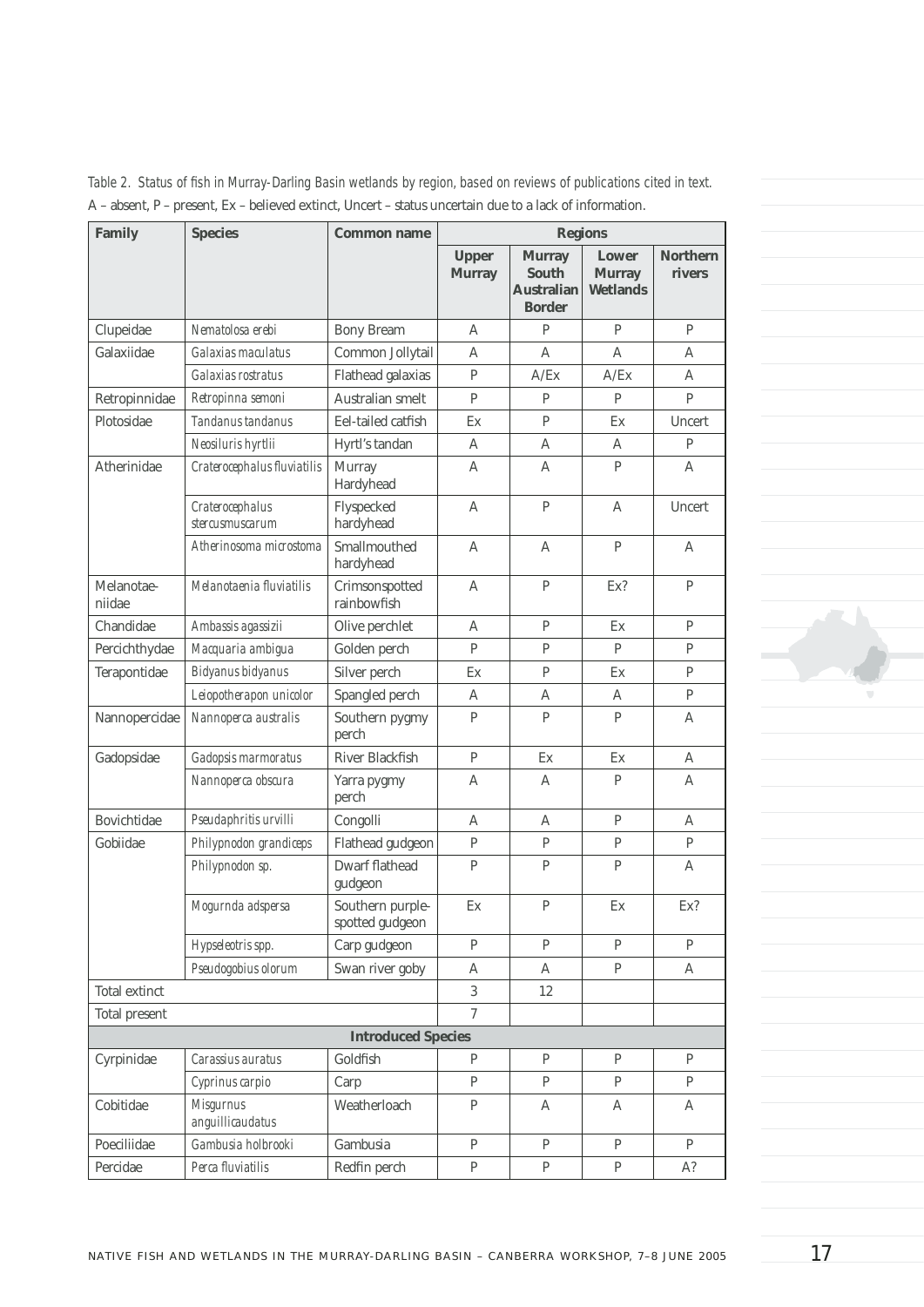(originally approx. 18 spp.) where diadromous species, such as Common jollytail and Congolli, contribute to species counts (Table 2).

Warmer regions along the Murray River around the South Australian Border and further north across the Northern Rivers region originally supported about 14 native fish species (Table 2), with warm-water species such as Southern purple-spotted gudgeon and Olive perchlet contributing to diversity. Across the Northern Rivers region, inland species, such as Spangled perch and Hyrtl's tandan, are also important components of the fauna. Wetlands in the cooler upper Murray River region upstream of the confluence with the Ovens Region are naturally the least diverse within the system, supporting about 10 native fish species (Table 2). The lack of historical records means knowledge of the original geographical distribution of some species remains uncertain, hence regional estimates of diversity are somewhat imprecise.

Patterns of regional extinction, native species decline and exotic species distribution reflects anthropogenic impacts related to changes in land-use, water regimes and the original sites of introduction of various exotic fish species. To our knowledge, no fish species have become extinct within the MDB since European colonisation, however regional extinction, range contraction and significant declines in abundance have occurred for several species (Table 2). Range contraction and declines in abundance have been particularly significant in wetlands associated with the Murray River. Native species that are probably extinct in wetlands along the Murray River include Olive perchlet and Southern purple-spotted gudgeon. Eeltailed catfish are very rare and are also possibly extinct from Murray River wetlands. Flathead galaxias and Southern pygmy perch have also suffered major declines and are now absent from widespread areas of the Murray River floodplain, although they remain locally abundant in some wetlands (e.g. lower Ovens River). Determining the status of rare native species such as Southern purple-spotted gudgeon and Eel-tailed catfish, across the Northern Rivers region is hampered by a lack of data (Stephen Balcombe, pers. comm.; Glen Wilson, pers. comm.). At least three exotic species, Carp, Goldfish and Gambusia, appear to be virtually ubiquitous in lowland MDB wetlands (Table 2), and at

times can dominate the biomass (e.g. King *et al.* 1997; Shirley 2002; McNeil 2004). Redfin perch are largely restricted to the cooler southern regions of the MDB, being particularly abundant in wetlands across the upper Murray River floodplain (Shirley 2002; McNeil 2004). The range of Weatherloach appears to be expanding with records from various locations around the MDB, particularly in the upper Murray region and parts of the Murrumbidgee River catchment (Koster *et al.* 2002; McNeil 2004)

### *Ecological patterns in Murray-Darling Basin*  wetland fish communities

Knowledge of the ecological patterns in MDB wetland fish communities is largely restricted to fish communities along the Murray River, and in particular the catchment upstream of Echuca. Elsewhere, data is restricted to baseline surveys of fish community composition across selected wetlands. Studies of larval fish recruitment, diet and habitat use across riverine and wetland habitats in the Murray River and various tributaries (e.g. Humphries *et al.* 2002, King 2004, 2005; King *et al.* 2003), and studies of the composition and habitat use of fish communities in wetlands in Murray River and Ovens River floodplain billabongs (e.g. Lieschke and Closs 1999; Shirley 2002; Stoffels and Humphries 2003; Balcombe and Closs 2004; McNeil 2004) have been completed.

#### Larval fish recruitment and ontogenetic *patterns of habitat use and diet across fl oodplains*

Most species of fish, both native and introduced, occur across a broad range of habitats in both wetland and riverine habitats in the MDB. The lack of a specialist riverine or wetland fauna probably reflects the naturally unpredictable nature of floodplain systems, Australia's dry climate and recent marine origins of the native fish fauna (Darlington 1957; Gehrke and Harris 2000). Additionally, in unregulated and unmodified river systems, riverine and offchannel wetland/billabong systems naturally inter-grade rather than forming discrete divisions, and low velocity environments may be abundant even along river channels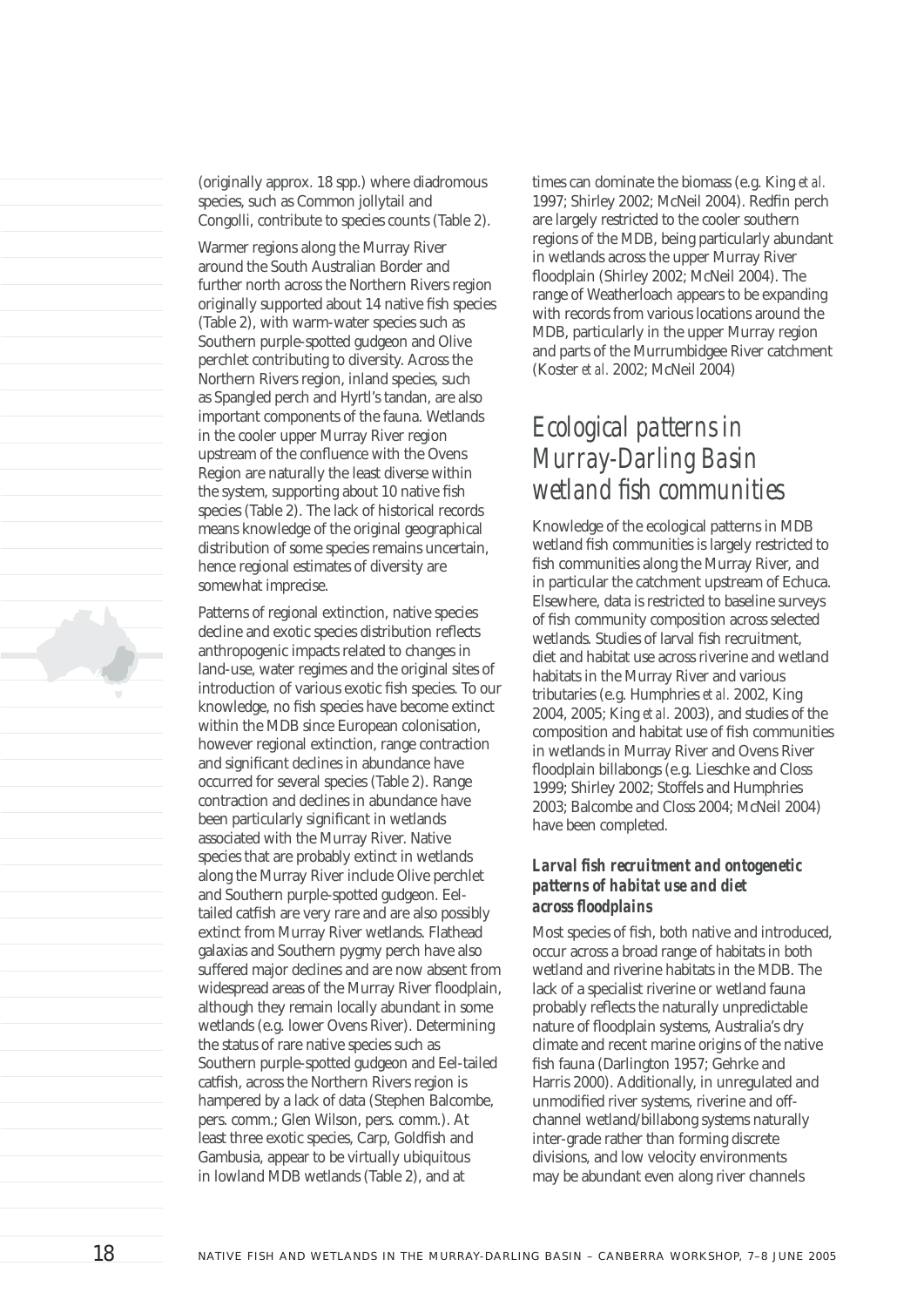(King 2004). However, some differences in the distribution of fish species across riverine and wetland habitats appear to exist between the northern and southern parts of the MDB.

In the northern MDB, there tends to be little difference between species richness in main channel habitats compared to off-channel waterbodies (S. Balcombe unpubl. data). In the Warrego River catchment, a largely unregulated system with limited floodplain development, off-channel habitats may support the same species as main channel (but often in higher abundance), including Silver perch, Golden perch and Eel-tailed catfish. In contrast, in the southern MDB, whilst most species can be found in both riverine or wetland habitats at various times, most are typically more abundant in one or the other of these types of environment. Only Murray cod appears to be exclusively restricted to riverine habitats across all stages of its life history (Humphries *et al.* 2002; King 2004; Koehn and Harrington 2005).

Differences in the distribution of fish species across floodplains of the northern and southern MDB suggest river regulation, floodplain development and introduced fish species may be having significant impacts on wetland fish communities (see also Humphries *et al.* 2002). Reasons for the general absence of large-bodied native fish species (particularly Silver perch, Golden perch and Eel-tailed catfish) from southern MDB wetlands are unclear. The regular occurrence of (usually) low numbers of Golden perch and the occasional presence of other fish species including Silver perch, River blackfish and Eel-tailed catfish in wetlands suggests they could become more abundant in wetland habitats if their abundance across floodplain systems was generally increased. King (2004) found that low velocity environments, such as backwaters and still littoral habitats, are important larval rearing environments for a wide variety of species present in the Broken and Campaspe Rivers. Their use by larval fish may be related to the availability of small prey items that can be abundant in such habitats (King 2005), and the loss of such environments along modified river channels has been suggested as a possible contributing factor to recruitment failure (Humphries *et al.* 2002; King *et al.* 2003; King 2005). Similarly, the absence of small-bodied species, such as Southern pygmy perch and

Flathead galaxias, that are typically associated with wetlands may also reflect the loss of low velocity, weedy, shallow habitats that are preferred by these species (see McNeil 2002), but are generally absent or severely degraded along regulated river channels and on intensively developed floodplains.

#### *Comparing fish community structure across fl oodplain wetlands*

Knowledge of the ecological patterns and processes determining wetland/billabong fish assemblages is limited and largely restricted to studies along the Murray River in northeast Victoria and southern New South Wales. Completed studies provide some information on responses of fish assemblages to key floodplain environmental gradients, patterns of fish habitat selection and use across a range of billabong types and microhabitats, and the impact of some introduced species. However, any inferences drawn must be tempered by the limited spatial and temporal scope of these studies. Strictly, they are specific only to the billabongs and wetlands of the upper Murray, although similar patterns and processes (albeit on a slightly different species complement) are likely to operate to varying extents across the MDB. Other factors, such as salinity, may also drive community patterns in certain parts of the MDB (see Gell *et al.* 2005, Meredith *et al.* 2005).

Fish communities in billabongs on the floodplain of the Upper Murray and Ovens River systems exhibit considerable variation in composition and patterns of dominance despite a relatively limited species pool (Shirley 2002; McNeil 2004). Variation in the communities present in these systems appears to be strongly related to billabong size and bathymetry which in turn influences a wide range of key abiotic and biotic variables (see Jackson *et al.* 2001 for review of roles of biotic and abiotic factors structuring lake fish communities).

In large permanent billabongs, physical and chemical variation is buffered by the volume and depth of water, hence temperature and oxygen levels rarely become lethal for large bodied fish species (Jackson *et al.* 2001; Shirley 2002). Consequently, such communities often support high abundances of large-bodied, relatively long-lived fish species. In the upper Murray region, Redfin perch, Goldfish and Carp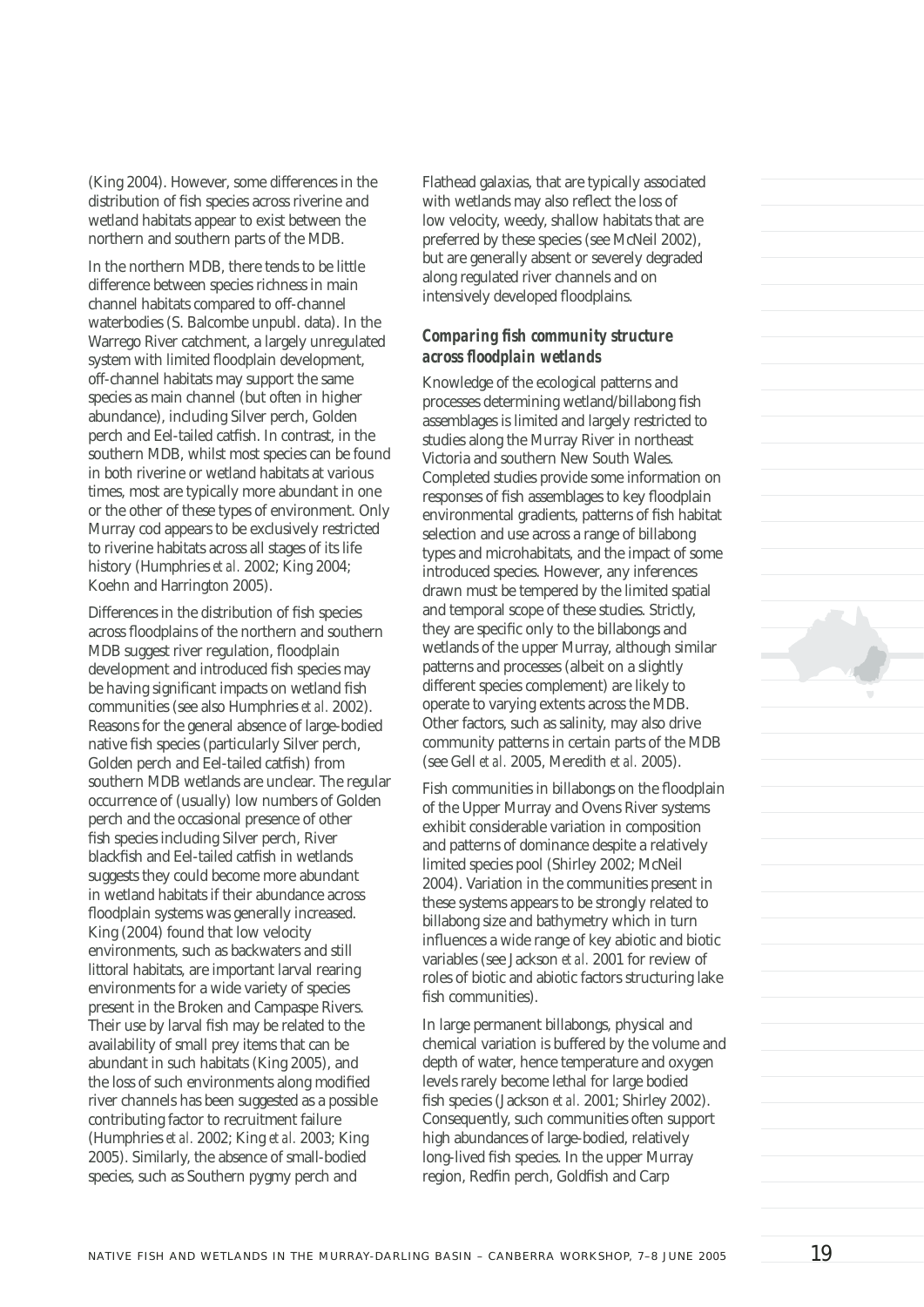overwhelmingly dominate the large fish community. Small native species, particularly Australian smelt and carp gudgeons, are also very abundant within certain habitats (see Lieschke and Closs 1999; Balcombe and Closs 2004). The environmental conditions and species composition of large billabongs is highly consistent, both spatially and temporally, over large areas of the mid to upper Murray floodplain. This assemblage structure has probably been relatively stable since Carp replaced Tench as the dominant cyprinid fish in the 1970's (Shirley 2002). Similar assemblages dominated by Carp, Goldfish and Redfin perch are also found in the large billabongs on the Ovens River floodplain (McNeil 2004).

In billabongs along the lower Murray floodplain, a similar large fish assemblage is observed in large billabongs along with abundant Australian smelt and carp gudgeons, although Redfin perch tend to be relatively less abundant and Golden perch relatively more abundant (Unpublished Data; Murray-Darling Freshwater Research Centre – Lower Basin Laboratory; Connalin *et al.* 2003). Abundances of smaller fish species may exhibit greater variation between and within years due to their shorter life cycles (e.g. annual life cycle for smelt) and variable recruitment success from year to year (Lieschke and Closs 1999; Shirley 2002; Balcombe and Closs 2004).

In contrast to the relative stability of large billabongs, physical and chemical conditions in smaller wetland and lentic systems can be highly variable both spatially and temporally (McNeil 2004). Relative to the generally larger billabongs systems still present on the Murray River floodplain, fish communities exhibit considerably greater variation both in terms of species composition and relative abundances in the comparatively small floodplain wetlands present on the lesser-developed lower Ovens River floodplain (McNeil 2004).

In the Ovens River floodplain system, high summer water temperatures and hypoxic conditions can eliminate intolerant species, most significantly large piscivorous such as Redfin perch. In the absence of Redfin perch, smaller native and introduced fish species can be abundant although the actual composition will be determined by various factors including species complement, microhabitat availability and physical and chemical conditions. Under

conditions of severe environmental harshness such as near-desiccation, high temperature or hypoxia, communities are likely to be dominated by introduced Gambusia with a small component of native carp gudgeons and occasionally other tolerant, small bodied species such as goldfish or Southern pygmy perch. Under intermediate conditions, environmental pressures such as hypoxia may be temporarily severe, but overall environmental harshness is intermediate (i.e. pools have high permanence, depth and cooler temperatures). Under these conditions, environmental impacts may be sufficiently severe to eliminate Redfin perch but not so harsh so as to eliminate the smaller bodied less hypoxia tolerant native species. Under such conditions, significant populations of native Australian smelt, Southern pygmy perch and Flathead galaxias may occur (McNeil 2004). Low oxygen refugia from piscivory have previously been described for cichlid-Nile perch assemblages in Lake Victoria (Chapman *et al.* 1995; Chapman *et al.* 2002). Currently, little is known of the fish community structure or dynamics in smaller wetland systems elsewhere in the MDB.

#### *Microhabitat partitioning within billabongs*

Microhabitat partitioning of fish species and ontogenetic shifts in habitat use are widely evident across various wetland systems in the upper Murray region (Jones 1996; Stoffels 1998; Lieschke and Closs 1999; Balcombe 2002; Shirley 2002; Stoffels and Humphries 2003). In larger billabongs, several fish species including Carp, Goldfish and juvenile Redfin perch associate strongly with woody debris and littoral macrophytes (Jones 1996; Syarifuddin 2000; Balcombe 2002; Shirley 2002; Balcombe and Closs 2004). Abundances of carp gudgeons in particular can be extremely high in littoral macrophyte beds (Balcombe and Closs 2002, 2004). In smaller billabongs on the Ovens River floodplain, carp gudgeons, Southern pygmy perch and Gambusia are strongly associated with macrophytes, particularly if piscivorous Redfin perch are present within the system (Stoffels 1998; Stoffels and Humphries 2003; McNeil 2004). Such structurally complex habitats are likely to provide refuges from predators and food resources. Indeed, the availability of food within these habitats may be the critical factor determining their use as fine scale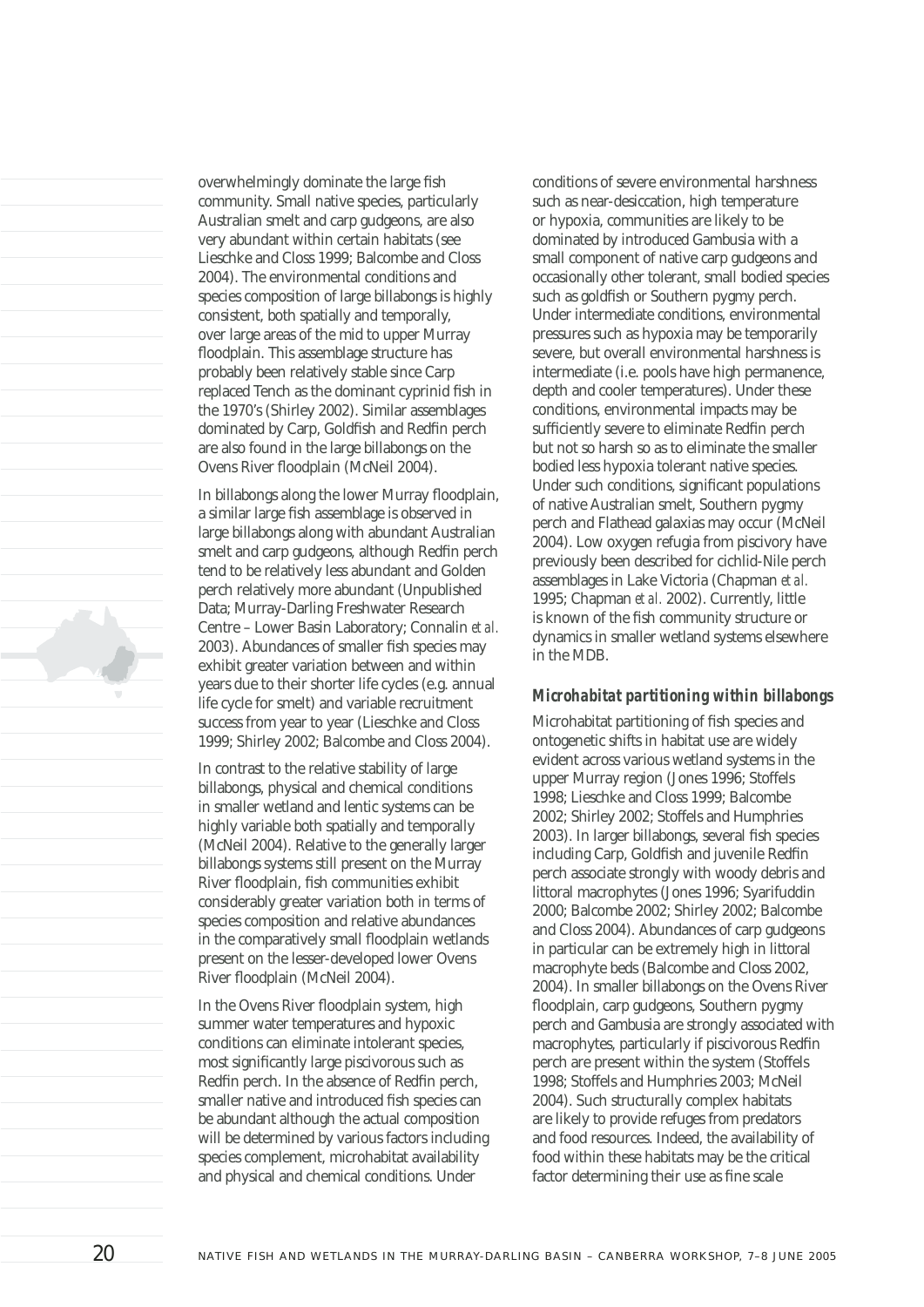variation in carp gudgeon abundance within macrophyte stands is closely related to biofilm and chironominid density on macrophyte stems (Balcombe 2002). Furthermore, architectural complexity and density of plant stems does not appear to be an important driver of carp gudgeon abundance within macrophyte stands (Balcombe and Closs 2004).

Considerable diel and ontogenetic variation in habitat use has also been observed amongst various fish species in billabongs. In Ovens River billabongs, gudgeons become increasingly benthic as they grow, a pattern that may be influenced by competition for space and food with Gambusia (Stoffels and Humphries 2003). Over shorter temporal scales, Australian smelt exhibit strong diel vertical migration in areas of open water, remaining close to the bottom during the day but spreading vertically throughout the water column by night (Lieschke and Closs 1999). This diel variation in habitat use may be driven by a combination of avoidance of visually feeding Redfin perch and variation in the abundance of zooplankton prey which also exhibit significant diel vertical migration (Lieschke and Closs 1999).

#### *Experimental studies examining the role of fi sh in Murray-Darling Basin wetlands*

Experimental studies examining the role of fish in the ecology of MDB wetlands are limited, and have focused on native carp gudgeons and introduced Carp and Redfin perch. Studies of carp gudgeon have examined the role that food and refuge availability play in determining their distribution within macrophyte stands (Balcombe 2002) and the impact of their predation on zooplankton (Nielsen *et al.* 2000) and benthic invertebrate communities (Jones 1996; Syarifuddin 2000). Experimental studies examining the role of Redfin perch in wetlands have examined their impacts on zooplankton and benthic invertebrates (Shirley 2002). Separate experimental studies of carp have examined their impact on physical and chemical conditions, macrophytes, macroinvertebrates, zooplankton and Redfin perch in artificial and constructed floodplain ponds (Roberts *et al.*) 1995; Shirley 2002; Driver 2002; Driver *et al.* 2005b) and natural billabongs (King *et al.* 1997; Robertson *et al.* 1997). Details of those studies are reviewed elsewhere in this volume (see Driver *et al.* 2005c).

Carp gudgeons are virtually ubiquitous throughout the MDB (McDowall 1996), and frequently occur in exceptional abundances in littoral habitats (Balcombe 2002; Balcombe and Closs 2000, 2004; McNeil 2004). Descriptive and experimental studies of carp gudgeon distribution and abundance clearly indicate that 'bottom-up' food-web processes play a major role in their ecology (Balcombe 2002; Balcombe and Closs 2004). The impact of carp gudgeon predation on invertebrate communities can be significant, albeit variable. Carp gudgeon predation alters the composition of benthic invertebrate communities on woody stubstrates, although their degree of impact is strongly mediated by the surface complexity of decaying wood (Jones 1996; Syarifuddin 2000). In contrast, Nielsen *et al.* (2000) found that the impact of carp gudgeon predation on zooplankton in small experimental billabongs to be relatively small. The impact of Redfin perch predation on the zooplankton community in a floodplain pond enclosure experiment was variable through time, with a significant negative impact on *Daphnia* sp. (Shirley 2002), a pattern consistent with studies of percid predation elsewhere (Post and McQueen 1987).

## *Implications and research needs for management*

Realistically, MDB wetland and billabong fish communities cannot be restored to their original conditions. Even if we knew what those original conditions were, introduced fish and macrophyte species, altered water regimes and eutrophication will continue to be intractable problems. However, accepting such constraints on ultimate management aims, we can still realistically explore management approaches that have the potential to maintain and even enhance conditions. Of crucial management significance is recognising that even in their present highly modified form, MDB wetlands support highly significant native fish communities, both in terms of abundance and diversity. The limited research to date indicates that critical areas of understanding required for effective management of native wetland fish species include; (i) maintenance of floodplain wetland habitat diversity; (ii) impacts of river and floodplain water regimes; (iii) maintenance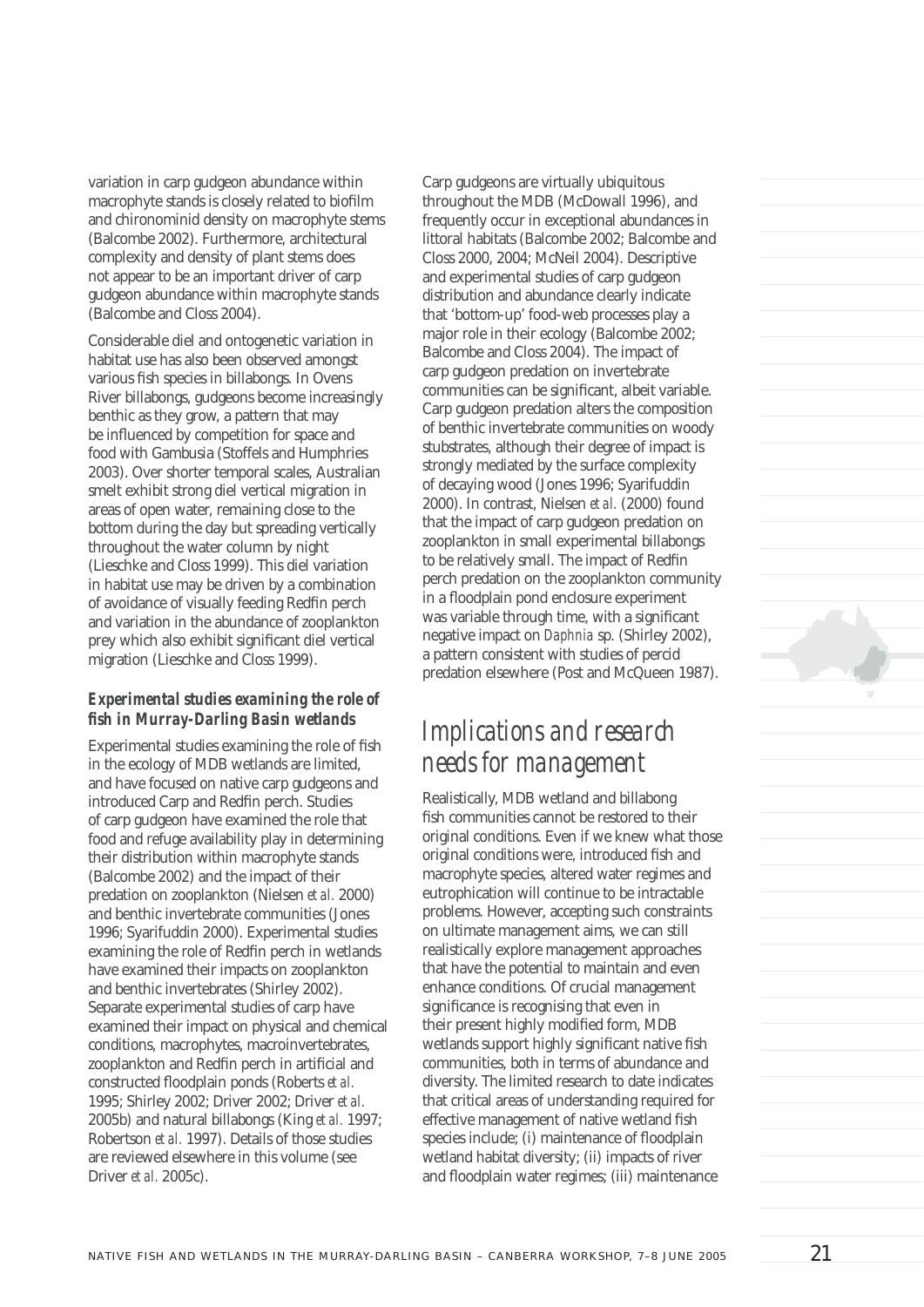of floodplain, riparian and littoral conditions and; (iv) impacts and cost-effective control of introduced species (particularly perch, Gambusia and Carp).

#### *Maintenance of floodplain wetland habitat diversity*

The diversity of wetland habitats across a natural floodplain is considerable, ranging from ephemeral shallow pans to large permanent ox-bow lakes. Numerous wetland habitats may also remain connected to main river channels to varying degrees. At least for the Ovens floodplain, distinct fish communities associated with these various floodplain wetland types occur (McNeil 2004). Given that many fish species are typically most strongly associated with only one or two types of wetland, maintaining the full range of habitats across the floodplain is critical for the full complement of wetland fish species (Shirley 2002; McNeil 2004). In particular, the loss of shallow wetland pans is a conspicuous feature of floodplains where intensive vegetation clearance and agricultural development has occurred or where river regulation ensures flooding is infrequent (G. Closs, S. Balcombe, P. Driver, D. McNeil, M. Shirley, pers. obs.). Such habitats are typically macrophyte-rich and warm temperatures or hypoxia restrict the abundance of large piscivores such as Redfin perch, creating conditions where small native species can persist (McNeil 2004).

Loss of wetland diversity across the floodplains is an issue throughout the MDB, irrespective of the processes driving such losses. In the northern part of the Basin (e.g. the upper Darling River), perhaps the greatest impacts on wetland fish assemblages is the loss of connectivity across inchannel and off-channel waterholes, floodplains and wetlands brought about by floodplain alteration and hydrological manipulation for agricultural needs (S. Balcombe, pers. obs.). However, published data on the impacts of these management practices are currently lacking. In the Lachlan River the combination of flow regulation and land management, which has depleted soils and vegetation that retain moisture, has resulted in the almost-complete desiccation of even the largest, once permanent wetlands. The impact of these changes on the Lachlan's fish assemblage is potentially immense, but again is largely unmeasured. It is also highly

likely that the interaction of regulation and siltation has resulted in the loss of macrophyterich refuge pools in rivers during low flow periods (see Sainty and Roberts 1996).

To effectively understand and manage wetland diversity appropriate for specific regions, we need quantitative assessments of existing fish communities and the wetland features with which they are typically associated. Without such data, regional management of fish communities will be largely based on speculation and anecdote.

#### *Managing water regimes for wetland fi sh communities*

The water regime clearly determines a number of key factors structuring floodplain fish communities. Across floodplains, flood return frequency and magnitude determines the frequency of filling, drying and finally dessication, if flood return times are sufficiently infrequent. Observations from the Ovens floodplain would suggest that rainfall alone is insufficient to maintain water levels in shallower pans, hence maintenance of such habitats is critically dependent on filling as a consequence of large floods that spill out from channels and across floodplains (McNeil 2004).

Flood timing and magnitude also plays a crucial role in dispersing both native and introduced fish across the floodplain (McNeil 2004). At present there is no information that would allow modelling of flood timing, return times and magnitudes required to maintain the full diversity of floodplain fish communities and wetlands (particularly relationships between filling and drying) specific for the requirements of fish communities across floodplains (akin to models developed for bird nesting and water allocations for the Lachlan River (Driver *et al.* 2005a). The lack of such knowledge has serious implications for continued effective management of fish diversity where increased river regulation is proposed (e.g. Ovens River), or where improvements to current water regimes are sought.

Water levels within billabongs may also be controlled more directly by river regulation through direct connection or ground water exchange (Balcombe 2002; Shirley 2002). Sudden changes in river level due to the management of flows for irrigation can produce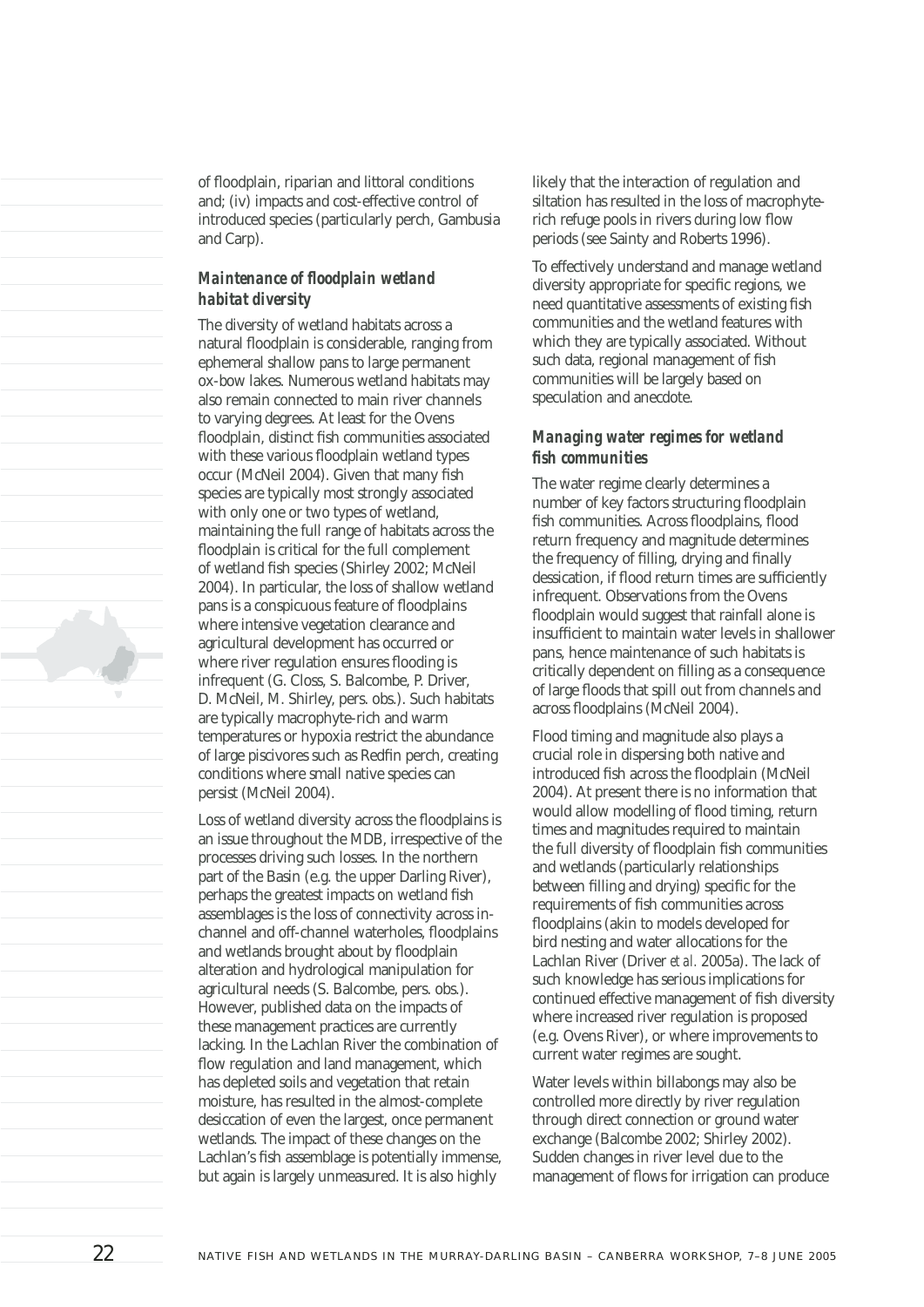time-lagged variation in adjacent billabongs with severe consequences for littoral fauna (Balcombe 2002; Balcombe and Closs 2004). Impacts of flow manipulation on littoral fauna in turn have flow-on effects to billabong food-webs with associated impacts on littoral fish assemblages (Balcombe and Humphries in press). During low flow periods, extensive dewatering of littoral vegetation may occur for extended periods, thus depriving littoral macrophyte-dependent fish of critical habitat (Balcombe and Closs 2004). These low flow periods may differ from the natural cycle of wetting and drying as irrigation management has reversed the seasonality of flows to rivers and wetlands. High flows can be also detrimental if they also occur out of season. For example, an extended period of elevated flow coincided with a near total failure of carp gudgeon recruitment in Dugay's Billabong, possibly due to either low temperatures or an absence of key food resources (or both) (Balcombe and Closs 2004).

Rapid changes in river flow and water levels in adjacent billabongs may also occur throughout the irrigation season and may totally inundate littoral habitats and then leave them exposed with little time for flora or fauna on woody substrates or in macrophyte stands to cope with the disturbance (Syarifuddin 2000; Balcombe 2002). Currently, apart from Balcombe and Humphries (in press), information on the impact of river level variation on microhabitat quality in billabongs is lacking, and hence the short to medium-term impact of different water regimes on habitat availability and quality for wetland fish communities is largely unknown.

#### *Long-term trends in wetland environmental conditions*

Paeleolimnological evidence indicates European settlement has had long-term impacts on the environmental conditions present within wetlands across the MDB, resulting in increased turbidity and sedimentation and declines in macrophyte abundance (Thoms *et al.* 1999; Ogden 2000; Gell *et al.* 2005). Significantly, increased sediment deposition and turbidity and declines in macrophyte abundance are all environmental impacts commonly attributed to the invasion of Carp (Roberts *et al.* 1995; Koehn 2004), yet significant declines in these

environmental indicators appears to have commenced long before the spread of Carp occurred in the late 1960's and 70's (see Koehn 2004).

Changes in wetland conditions associated with European settlement suggest the agricultural development of floodplains and altered water regimes had a significant impact on wetland systems from the late 1800's (Thoms *et al.* 1999; Ogden 2000; Gell *et al.* 2005). Negative relationships between the ecological condition of riparian habitats and grazing intensity have been quantitatively demonstrated along the Murrumbidgee River (Jansen and Robertson 2001). Regular incursion and damage by cattle into riparian and littoral habitats occurs in wetlands in the upper Murray region (G. Closs, S. Balcombe, P. Driver, D. McNeil and M. Shirley, pers. obs). Given the importance of littoral habitat condition for many small-bodied MDB wetland fish species (Balcombe 2002; Shirley 2002; Stoffels and Humphries 2003; Balcombe and Closs 2004; King 2004; McNeil 2004), the potential for severe impacts is high. However, at present we have limited detailed and direct knowledge of agricultural impacts on wetland fish communities. Obvious research needs are exploring impacts of grazing exclusion/ modification and other agricultural impacts on fish and littoral community dynamics, at both the microhabitat and whole billabong levels of scale.

#### *Establishing the role and impacts of introduced fish species in wetlands*

The limited existing research clearly indicates that Carp, Redfin perch and Gambusia play significant and different roles in structuring present-day environmental conditions and fish communities in MDB wetlands (King *et al.* 1997; Robertson *et al.* 1997; Shirley 2002; Stoffels and Humphries 2003; Driver 2002; McNeil 2004; Driver *et al.* 2005b). The impact of any control attempts are complicated by interactions between these species, meaning that control or eradication of one introduced species could conceivably benefit one of the other introduced species or negatively impact on a native species (Shirley 2002; McNeil 2004). Eradication of Redfin perch could conceivably benefit Gambusia through reduced predation (Stoffels and Humphries 2003; McNeil 2004). Reductions in Carp may reduce turbidity, thereby benefiting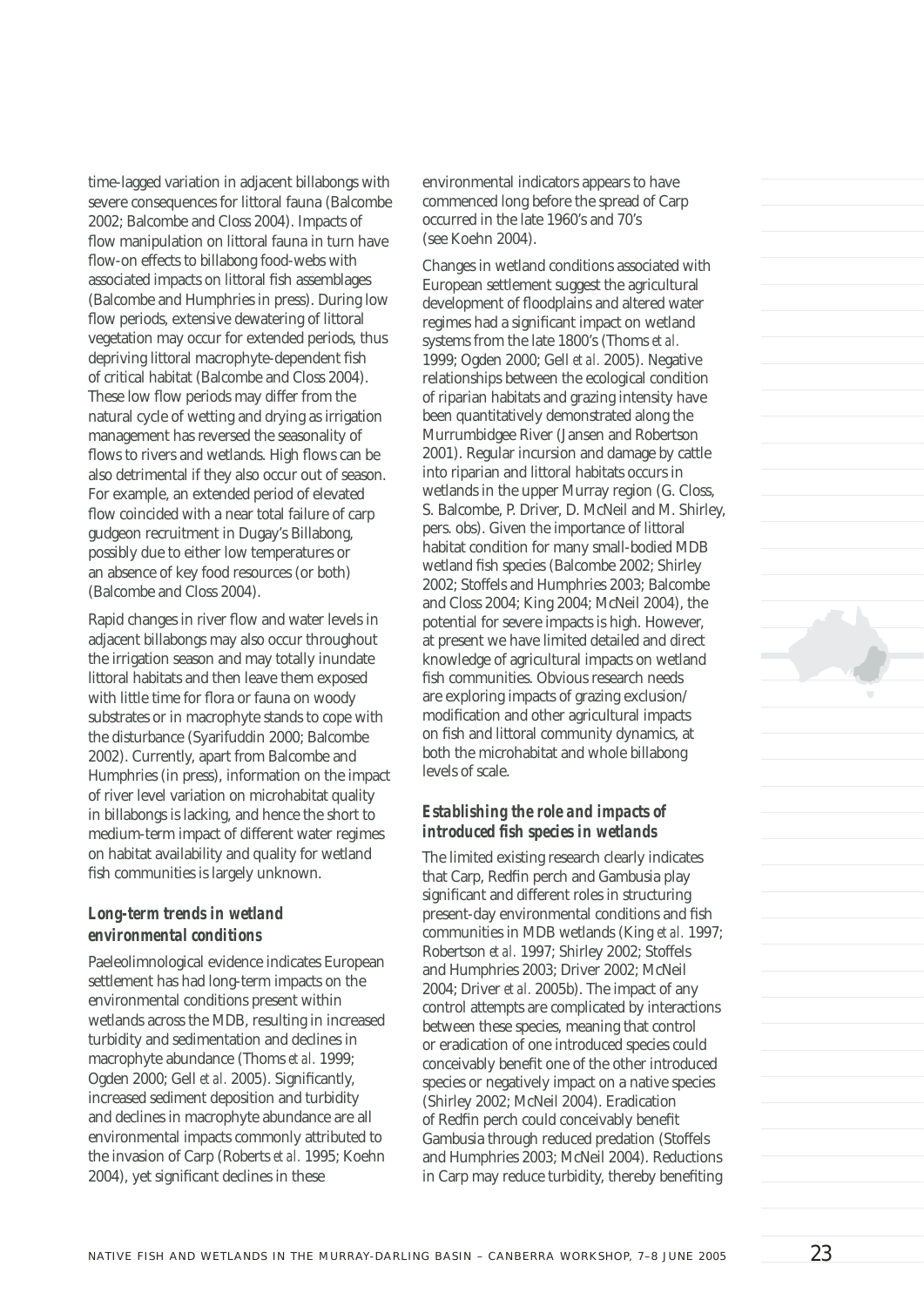Redfin perch (Shirley 2002; Driver *et al.* 2005b) and having negative impacts on open water planktivorous fish such as Australian smelt (Lieschke and Closs 1999). Further, although introduced fish are a conspicuous management problem in many wetlands, successful control may not result in the expected benefits if other factors (adverse water regimes, riparian grazing, etc.) are creating and maintaining poor habitat quality. At present, due to the limited research completed, we have little understanding of the actual outcomes that may result following pest fish control.

#### *Establishing cost-effective approaches to wetlands management*

Clearly, multiple interactive factors control the MDB wetland fish communities. As a result, management approaches that focus on a single variable run the risk of producing unexpected and unpredictable outcomes. The lack of understanding as to relationships between controlling variables means we are in a poor position to accurately predict the outcome of changes to management responses.

Environmental responses to the alteration of a single environmental variable may range from highly positive to neutral to highly negative, the latter two having the potential to severely erode public confidence in the ability of agencies to manage and spend conservation dollars effectively.

Some wetland rehabilitation approaches have acceptably predictable benefits and should be maintained, but their effectiveness and the predictability of management effects would be greatly improved by adopting a more integrated approach to land and water management.

The restoration of natural flow regimes, which includes increasing the frequency and duration of inundation have demonstrable benefits. Flow regulation and environmental flows respectively decrease and increase the frequency of swamp and billabong inundation at or above the level of aquatic plant ('fish habitat') establishment, and increases in inundation frequency can increase aquatic plant species richness within billabongs (Chessman *et al.* 2003; Driver *et al.* 2005a). However, integration of large-scale flow manipulation with localised land and water management is required. Fish species that are dependent on complex habitat structure

(e.g. carp gudgeons) may not benefit from increased environmental flows if disadvantaged by local agricultural practices. For example, the abundance of even hardy aquatic macrophytes such as spike rush and lignum are reduced under grazing (Craig *et al.* 1991; Blanch and Brock 1994).

Modelling of wetland habitat quality and native fish recruitment is being developed, with both expert knowledge and empirical models (e.g., ARIDFLO and DRY/WET, see Puckridge *et al.* 2000 and Costelloe *et al.* 2002; IMEF, see Chessman *et al.* 2003 and Driver *et al.* 2005a and MFAT, see Young *et al.* 2003). These programs include models that qualitatively or quantitatively describe how wetlands will respond to large-scale water management changes. For example, the Murray Flow Assessment Tool (MFAT) works on the broad premise that Australian smelt, Bony herring, carp gudgeons, Southern pygmy perch, hardyheads and Flathead galaxias spawn and recruit in floodplain wetlands and lakes, anabranches and billabongs during in-channel flows, and the extent of this recruitment is dependent on other measures of habitat quality, such as timing and water temperature (Young *et al.* 2003). These models have not yet examined the effect of long-term flow regimes or the recruitment of alien wetland species. The number of individuals that achieve recruitment to a reproductive age over several years or decades is a more meaningful measure of longterm population viability (Driver *et al.* 2005d).

Cost-benefit analyses (Choquenot *et al.* 2004), and related management tools such as risk assessment (e.g., Hart *et al.* 2002) are fundamental tools for assessing the best use of resources in ecosystem manipulation (e.g., the carp control model for a wetland in Choquenot *et al.* 2004). It is critically important such models are also applied to long-term and large-scale human economy-ecosystem responses.

Wetland health responses to changed management regimes are typically modelled in isolation to the long-term effects on the human economy (e.g., flow regime change effects on agriculture and wetland ecosystems over a 100 year period; LRMC 2002; Driver *et al.* 2005a). Integration of such models would better illustrate ecosystem-economy trade-offs for laypersons on natural resource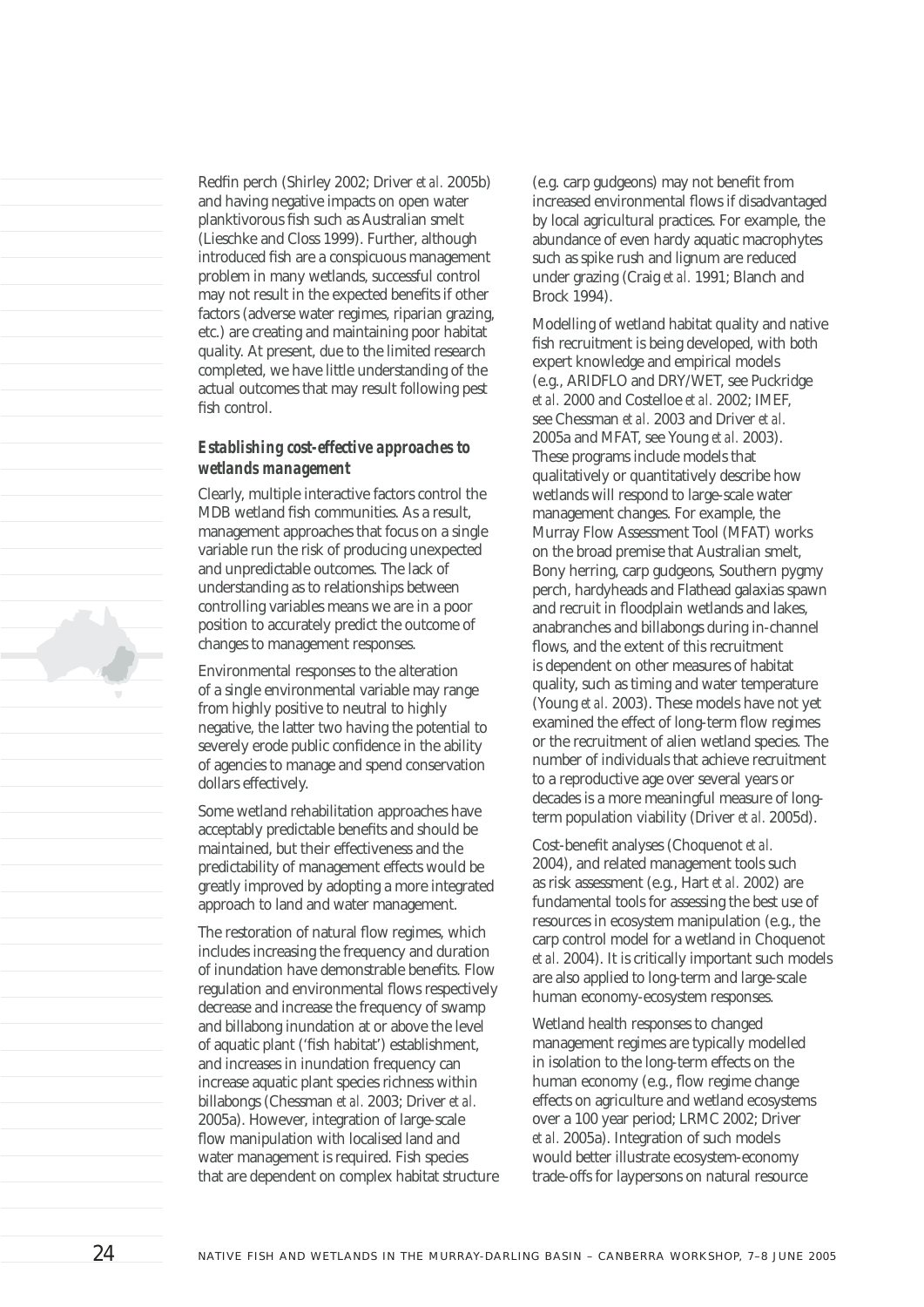management committees, authorities and the like. Importantly, an economy-ecosystem model allows the integration of improving ecosystem services (Constanza *et al.* 1997) into the economic component when wetland health improves (and *vice versa*). Moreover, it is likely that if the full ecosystem-economy dynamic is properly understood then it would be difficult to argue that (for the benefit of the entire human community) complex vegetation communities that improve carbon and nutrient cycling, salt intrusion etc., but also benefit native fish, should not be maintained.

A strategy is also urgently required to assess and fund ecological research that will better predict where management can be effective. Wholeand part-billabong manipulations over the temporal scales appropriate to measure likely ecological responses are crucial for effective cost-benefit evaluation of management strategies. Such experimental approaches would be most informative if they were integrated with larger scale wetland management approaches. For example, the delivery of environmental flows to wetlands along inland NSW rivers is effectively a large-scale experiment which has demonstrated that individual wetland responses are highly variable (Chessman *et al.* 2003; Driver *et al.* 2005a).

The integration of numerous scales of research, and research with (unavoidably) diminishing experimental rigour with increasing scale, is usually the best approach towards understanding ecosystem processes at realistic ecological scales (James and McCulloch 1990). The common responses to such calls for extra research is that:

- (i) it takes too long to complete such studies given the urgency of the problems we face; and
- (ii) why study responses to manipulations if we already know the factor of interest is having an adverse impact.

The response to such claims is that we have limited dollars to spend on management and it is crucial that those dollars be effectively targeted. Secondly, we have little idea of the dynamics of responses to manipulations given the complexity of wetland interactions and unpredictable and potentially adverse outcomes are a real risk in the current knowledge vacuum.

Within wetlands there are very complex interactions between water quality, physical habitat, invertebrates and fish (e.g., King et al. 1997; Shirley 2002; Balcombe 2002, Driver *et al.* 2005b; Lieschke and Closs 1999; McNeil 2004). The responses of individual wetlands to large-scale alterations to management regimes over longer time periods would be far better understood if we had maintained integrated wetland study programs over the past ten years. Even with relatively modest research funding, we would be in a more informed position to understand the impact of altered management regimes on long-term wetland ecosystem dynamics and therefore effectively tackle wetland management and restoration than we currently are.

# *Acknowledgements*

Thanks to Janet Pritchard for providing PDD information on AridFlo.

### *References*

Arthington, A.H., Balcombe, S.R., Wilson, G.A., Thoms, M.C. and Marshall, J. (2005). Spatial and temporal variation in fish-assemblage structure in isolated waterholes during the 2001 dry season of an arid-zone floodplain river, Cooper Creek, Australia. *Marine and Freshwater Research* 56: 25–35.

Balcombe, S.R. (2002). Resource use by *Hypseleotris* (Pisces: Gobiidae) in the littoral macrophytes of a floodplain billabong. Unpublished Ph.D. thesis, Department of Environmental Management and Ecology, La Trobe University, Bundoora, Australia.

Balcombe, S.R. and Closs, G.P. (2000). Variation in carp gudgeon abundance (*Hypseleotris* spp.) abundance in dense macrophytes. *Journal of Freshwater Ecology* 15: 389–395

Balcombe, S. R. and Closs, G.P. (2004). Spatial relationships and temporal variability in a littoral macrophyte fish assemblage. Marine and Freshwater *Research* 55: 609–617.

Balcombe, S.R. and Humphries, P. (in press). Diets of gudgeons (*Hypsleotris* spp.) in an Australian floodplain billabong: the role of water level stability. *Journal of Fish Biology*.

Blanch, S.J. and Brock, M.A. (1994). Effects of grazing and depth on two wetland plant species. *Australian Journal Marine and Freshwater Research* 45: 1387–1394.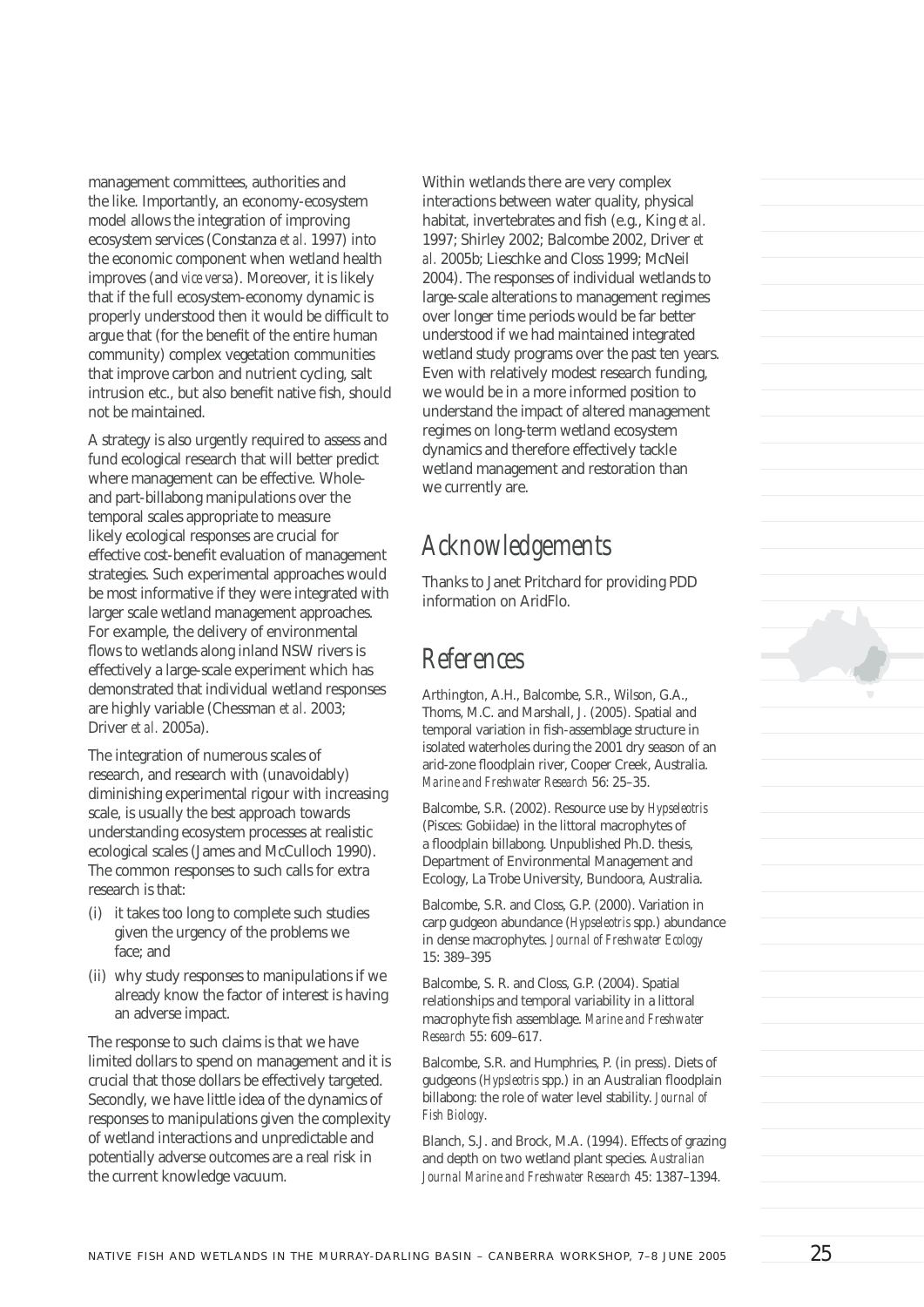Cadwallader, P.L. (1977) J.O. Langtry's 1949–50 Murray River investigations. Fisheries and Wildlife Paper, Victoria Number 13, Ministry for Conservation, Fisheries and Wildlife Division, East Melbourne, Australia.

Chapman, L.J., Kaufman, L.S., Chapman, C.A. and McKenzie, F.E. (1995). Hypoxia tolerance in twelve species of East African cichlids: potential for low oxygen refugia in Lake Victoria. *Conservation Biology* 9: 1274–1287.

Chapman, L.J., Chapman, C.A., Nordlie, F.G. and Rosenberger, A.E. (2002). Physiological refugia: swamps, hypoxia tolerance and maintenance of biodiversity in the Lake Victoria Region. *Comparative Biochemistry and Physiology* 133: 421–437.

Chessman, B. and 17 other authors (2003). Integrated Monitoring of Environmental Flows. State Summary Report 1998-2000. New South Wales Department of Infrastructure, Planning and Natural Resources.

Choquenot, D., Nicol, S.J. and Koehn, J. D. (2004). Bioeconomic modelling in the development of invasive fish policy. New Zealand Journal of Marine and *Freshwater Research* 38: 419–428.

Conallin, A., McCarthy, B., McCasker, N., and Walsh, R. Aquatic survey of Purda Billabong, near Wentworth NSW. (2003). CRC for Freshwater Ecology Consultancy Report No. 4/2003. Murray-Darling Freshwater Research Centre, Lower Basin Laboratory, Mildura.

Costanza, R., d'Arge R., de Groot, R., Farber, S., Grasso, M., Hannon, B., Limburg, K., Naeem, S., O'Neill, R. V., Paruelo, J., Raskin, R., Sutton, P., and van den Belt, M. (1997). The value of the world's ecosystem services and natural capital. *Nature* 387: 253–260.

Costelloe, J.F., Puckridge, J. T., Reid, R.W., Pritchard, J., Hudson, P., Bailey, V. and Good, M. (2002). Environmental flow requirements in arid zone rivers – a case study from the Lake Eyre Basin, central Australia. *Water Science and Technology* 48: 65–72.

Craig, A.E., Walker, K.F. and Boulton, A.J. (1991). Effects of edaphic factors and flood frequency on the abundance of lignum (*Muehlenbeckia florulenta* Meissner) (Polygonaceae) on the River Murray fl oodplain, South Australia. *Australian Journal of Botany* 39: 431–443.

Darlington, P.J. (1957). Zoogeography: The Geographic Distribution of Animals. John Wiley and Sons Inc, USA.

Driver P. (2002). The role of carp (*Cyprinus carpio* L.) size in the degradation of freshwater ecosystems. Unpublished Ph.D. thesis, Division of Science and Design, University of Canberra, Canberra, Australia.

Driver, P., Chowdhury, S., Wettin, P. and Jones, H. (2005a). Models to predict the effects of environmental flow releases on wetland inundation and the success of colonial bird breeding in the Lachlan River, NSW. pp. 192-198. In: 'Proceedings of the 4th Annual Stream Management Conference: linking rivers to landscapes. 19–22 October 2004, Country Club Casino, Launceston, Tasmania.' (Eds. Rutherfurd, I. D., Wiszniewski, I., Askey-Doran, M. J. and Glazik, R.),

Driver, P. D., Closs, G. P. and Koen, T. (2005b). The effects of size and density of carp (Cyprinus carpio) on water quality in an experimental pond. *Archiv für Hydrobiologie* 163: 117–131.

Driver, P. D., Stuart, I., Shirley, M., Closs, G. P. and Harris , T. (2005c). Strategies for the control of carp (*Cyprinus carpio* L.) impacts and recruitment in Australian wetlands. Proceedings of the MDBC workshop on native fish and wetlands (this volume).

Driver, P. D., Harris, J. H., Closs, G. P. and Koen, T.  $(2005d)$ . Effects of flow regulation on carp (Cyprinus carpio L.) recruitment in the Murray-Darling Basin, Australia. *River Research and Applications* 21: 327–335.

Gehrke, P.C. and Harris, J. H. (2000). Large-scale patterns in species richness and composition of temperate riverine fish communities, south-eastern Australia. *Marine and Freshwater Research* 51: 165–182.

Gehrke, P.C., Brown, P., Schiller, C. B., Moffatt, D. B. and Bruce, A.M. (1995). River regulation and fish communities in the Murray-Darling System, Australia. *Regulated Rivers: Research and Management* 11: 363–375.

Gehrke, P.C., Brown, P., Schiller, C. B. and Brown, P. (1999). Native fish and river flows: The Paroo perspective. pp. 201–222. In: 'A Free-Flowing River: The Ecology of the Paroo River'. (Ed. R. T. Kingsford.). National Parks and Wildlife Service: Sydney, Australia.

Gell, P.A., Bulpin, S., Wallbrink, P., Hancock, G. and Bickford, S. (2005). Tareena Billabong – a palaeolimnological history of an ever-changing wetland, Chowilla Floodplain, lower Murray-Darling Basin, Australia. *Marine and Freshwater Research* 56: 441–456.

Hart, B. T., Lake, P. S., Webb, J.A. and Grace, M. R. (2003). Ecological risk to aquatic systems from salinity increases. *Australian Journal of Botany* 51: 689–702.

Humphries, P., King, A.J. and Koehn, J.D. (1999). Fish, flows and flood plains: links between freshwater fishes and their environment in the Murray-Darling River system, Australia. *Environmental Biology of Fishes* 56: 129–151.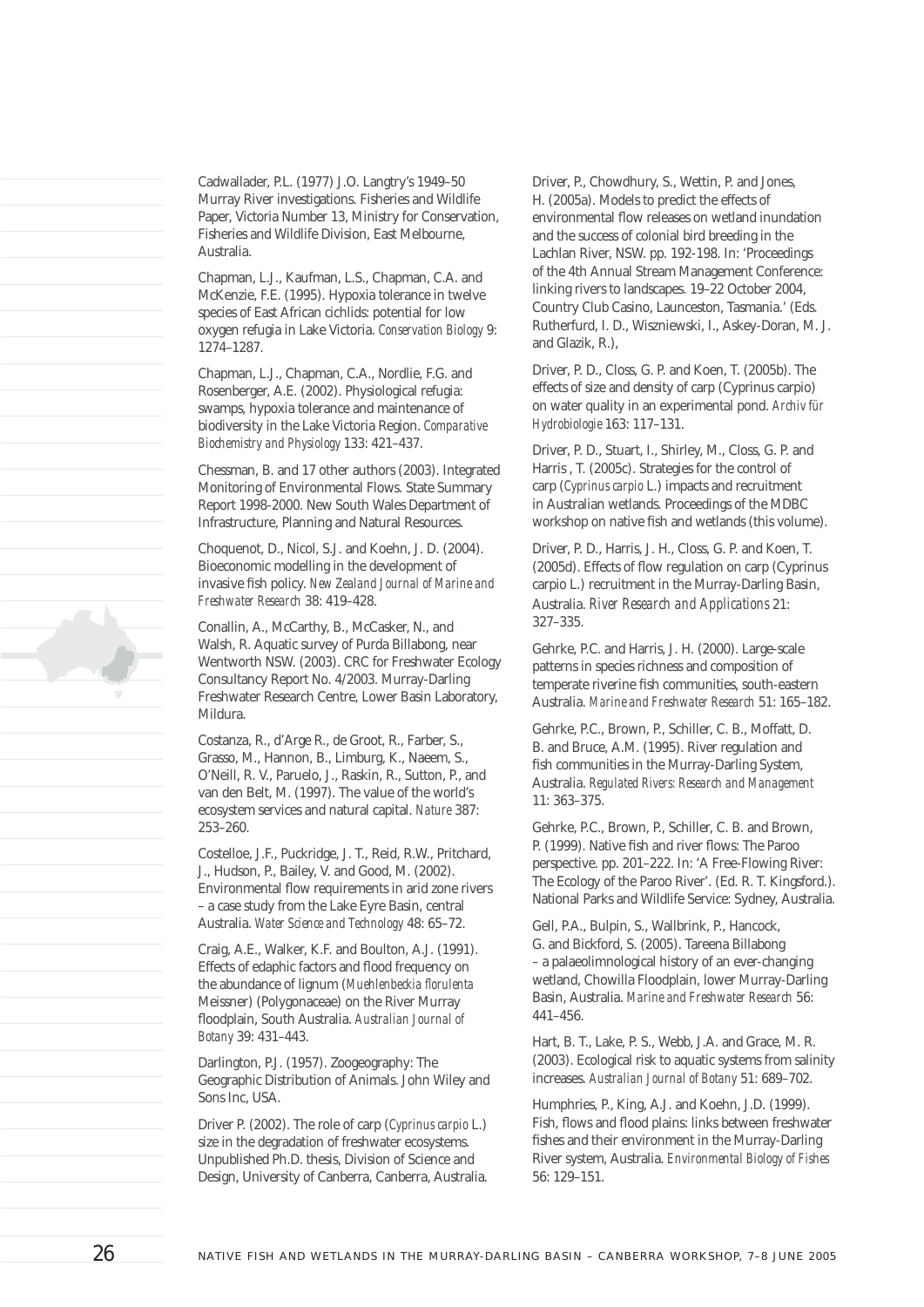Humphries, P. Serafini, L.G. and King, A.J. (2002). River regulation and fish larvae: changes in space and time. *Freshwater Biology* 47: 1307–1331.

Jackson, D.A., Peres-Neto, P. and Olden, J.D. (2001). What controls who is where in freshwater fish communities – the roles of biotic, abiotic, and spatial factors. *Canadian Journal of Fisheries and Aquatic Sciences* 58: 157–170.

James, F. C., and McCulloch, C. E. (1990). Multivariate analysis in ecology and systematics: panacea or Pandora's box. *Annual Review of Ecology and Systematics*. 21: 129–166.

Jansen, A. and Robertson, A.I. (2001). Relationships between livestock management and the ecological condition of riparian habitats along an Australian fl oodplain river. *Journal of Applied Ecology* 38: 63–75.

Jones, M. (1996). Habitat use and predation by carp gudgeons (*Hypseleotris* spp.) in a billabong of south-eastern Australia. Unpublished Postgraduate Diploma in Science thesis, School of Zoology, La Trobe University, Bundoora, Australia.

King, A.J. (2004). Ontogenetic patterns of habitat use by fishes within the main channel of an Australian floodplain river. Journal of Fish Biology 65: 1582-1603.

King, A.J. (2005). Ontogenetic dietary shifts of fishes in an Australian floodplain river. Marine and *Freshwater Research* 56: 215–225.

King, A .J., Robertson, A. I., and Healey, M. R. (1997). Experimental manipulations of the biomass of introduced carp (*Cyprinus carpio*) in billabongs. I. Impacts on water column properties. *Marine and Freshwater Research* 48: 435–43.

King, A.J., Humphries, P. and Lake, P.S. (2003). Fish recruitment on floodplains; the roles of patterns of flooding and life history characteristics. *Canadian Journal of Fisheries and Aquatic Sciences* 60: 773–786.

Koehn, J.D. (2004). Common carp (Cyprinus carpio) as a powerful invader in Australian waterways. *Freshwater Biology* 49: 882–894.

Koehn, J.D. and O'Connor, W.G. (1990) Biological information for management of native freshwater fish in Victoria. Department of Conservation and Environment, Arthur Rylah Institute for Environmental Research, Heidelberg, Australia.

Koehn, J.D. and Harrington, D.J. (2005). Collection and distribution of the early life stages of the Murray cod (*Maccullochella peelii peelii*) in a regulated river. *Australian Journal of Zoology* 53: 137–144.

Koster, W.M., Raadik, T.A. and Clunie, P. (2002). Scoping study of the potential spread and impact of the exotic fish Oriental weatherloach in the Murray-Darling Basin, Australia: A resource document. Freshwater Ecology, Arthur Rylah Institute for Environmental Research, Heidelberg, Australia.

Lieschke, J.A. and Closs, G.P. (1999). Regulation of zooplankton composition and distribution by a zooplanktivorous fish in a shallow, eutrophic fl oodplain lake in south east Australia. *Archiv für Hydrobiologie* 146: 397–412.

Lugg, A. (2000). Fish kills in NSW. NSW Fisheries. October 2000.

McDowall, R.M. (1996) Freshwater fishes of southeastern Australia. Reed Books, Chatswood, Australia.

McNeil, D.G. (2004). Ecophysiology and behaviour of Ovens River floodplain fish: hypoxia tolerance and the role of the physicochemical environment in structuring Australian billabong fish communities. Unpublished Ph.D. thesis, Department of Environmental Management and Ecology, La Trobe University, Bundoora, Australia.

Nielsen, D.L., Hillman, T.J., Smith, F.J. and Shiel, R.J. (2000). The influence of a planktivorous fish on zooplankton assemblages in experimental billabongs. *Hydrobiologia* 434: 1-9.

LRMC (2002). Draft Water Sharing Plan for the Lachlan Regulated River Water Source. Lachlan River Management Committee. Department of Land and Water Conservation.

McCarthy, B., Connallin, A. and Walsh, R. (2003). Aquatic survey of Bottle Bend Lagoon, near Buronga NSW: salinisation and acidification impacts. CRC for Freshwater Ecology Consultancy Report No. 2/2003. Murray-Darling Freshwater Research Centre, Lower Basin Laboratory, Mildura.

Ogden, R. (2000). Modern and historical variation in aquatic macrophyte cover of billabongs associated with catchment development, *Regulated Rivers: Research and Management* 16: 497–512.

Post, J.R. and McQueen, D.J. (1987). The impact of planktivorous fish on the structure of a plankton community. *Freshwater Biology* 17: 79-89.

Puckridge J.T., Walker K.F. and Costelloe J.F. (2000). Hydrological persistence and the ecology of dryland rivers. *Regulated Rivers: Research and Management* 16: 385–402.

Reid, D. D., Harris, J. H. and Chapman, D. J. (1997). NSW Inland Commercial Fishery. Data Analysis. FRDC Project No. 94/027. Fisheries Research and Development Corporation, NSW Fisheries Research Institute (NSW Fisheries Office of Conservation) and the Cooperative Research Centre for Freshwater Ecology.